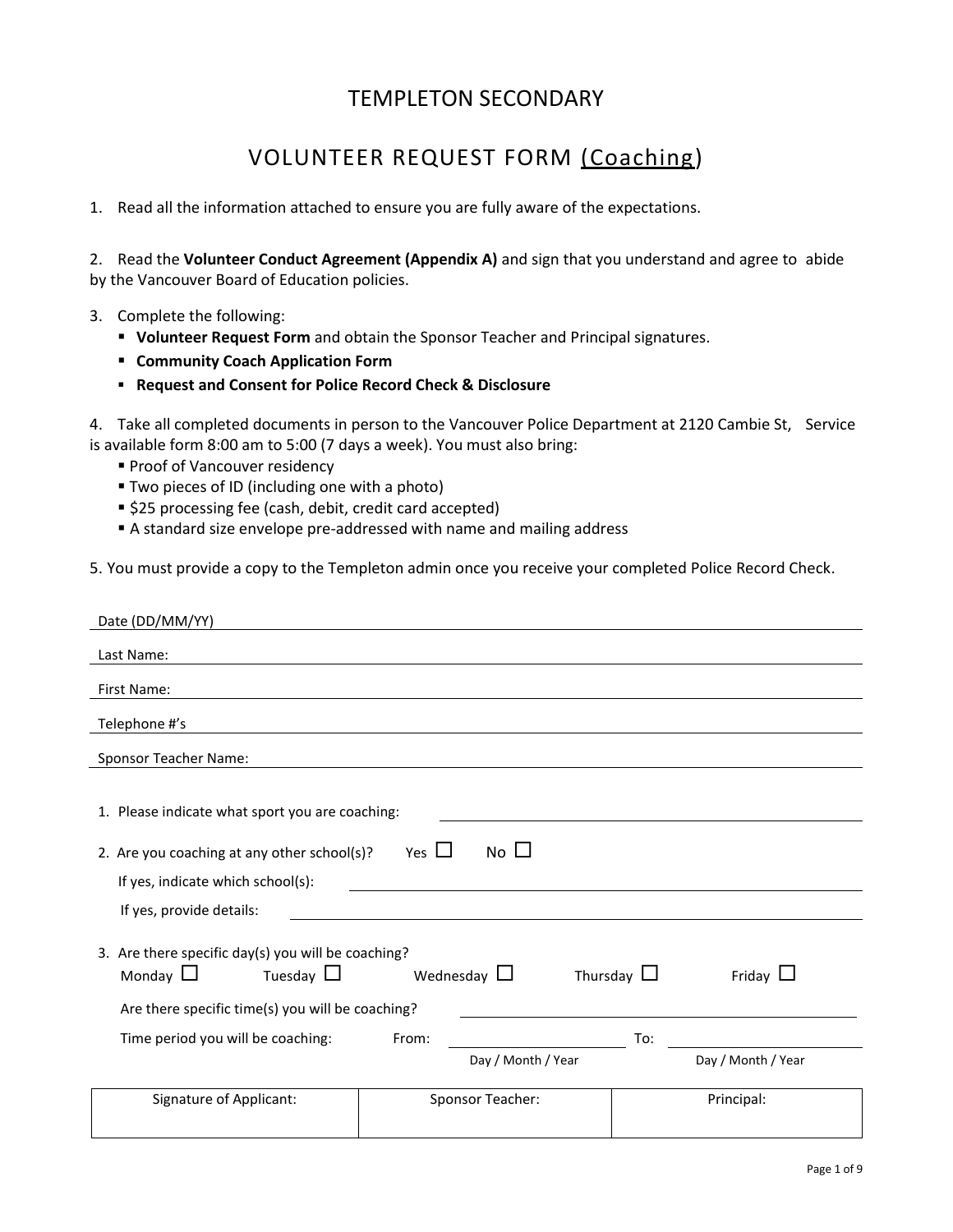Appendix A



Vancouver Board of Education

# VOLUNTEER CONDUCT AGREEMENT

(Dated November 30, 2018)

Dear Volunteer,

Thank you for agreeing to be a volunteer. We appreciate that you are willing to share your time and expertise in our school system. To ensure the safety of all students in our school, we ask that each volunteer review the following Board policies as well as the attached document entitled Guidelines for Adults Interacting with Students. These guidelines apply to all employees and volunteers within the Vancouver School District and are intended to help ensure that your volunteer experience with us will be rewarding and successful for all involved.

#### Policy AC: Non-Discrimination

The Board of School Trustees (the "Board' believes in equitable treatment for all individuals regardless of race, colour, ancestry, ethnic origin, religion, socio-economic status, gender, sexual orientation, physical or mental ability, or political beliefs. The letter and spirit of the Canadian and B. C. Human Rights Acts shall be carefully observed, enforced, and supported, so that all members of the school community may work together in an atmosphere of respect and tolerance for individual differences.

This policy of non-discrimination shall prevail in all matters of instruction and course selection: in employment, promotion, and assignment of staff; in providing access to facilities; in the choice of instructional materials and the provision of career guidance and counselling; and in all matters pertaining to community relations. Specifically, the Board will not tolerate hate crimes and propaganda, and will vigorously enforce policy and regulations dealing with such matters.

#### Policy ACB: Lesbian, Gay, Bisexual, Transgender, Transsexual, Two-spirit, Questioning

The Board of School Trustees (the "Board' is committed to establishing and maintaining a safe and positive learning environment for all students and employees including those who identify as lesbian, gay, bisexual, transgender, transsexual, two-spirit, or who are questioning their sexual orientation or gender identity. These students and employees, as all students and employees, have the right to learn and work in an environment free of discrimination and harassment. The letter and spirit of the Canadian Charter of Rights and Freedoms, the B. C. Human Rights Acts and the Collective Agreements shall be carefully observed, enforced, and supported, so that all members of the school community may work together in an atmosphere of respect and tolerance for individual differences. Specifically, the Board will not tolerate hate crimes, harassment or discrimination, and will vigorously enforce policy and regulations dealing with such matters.

#### Policy GBCBA: Sexual Harassment

The Board of School Trustees (the "Board' recognizes and is committed to the right of all employees to work in an environment free from sexual harassment. To this extent, the Board will not tolerate any conduct that could be classified as sexual harassment and will make every reasonable effort to ensure that no employee be subject to such harassment.

Definition: Sexual harassment may be defined as any unwanted sexual attention of a persistent or abusive nature made by a person who knows or ought reasonably to know that such attention is unwanted, or implied or expressed threat of reprisal in the form of actual reprisal or the denial of opportunity for refusal to comply with a sexually oriented request, or sexually oriented remarks and behaviour which may reasonably be perceived to create a negative psychological and emotional environment for work.

The alleged victim of sexual harassment may be male or female. The harasser may be of the same or opposite sex of the victim. The harasser may be a manager, supervisor, co-worker, or subordinate.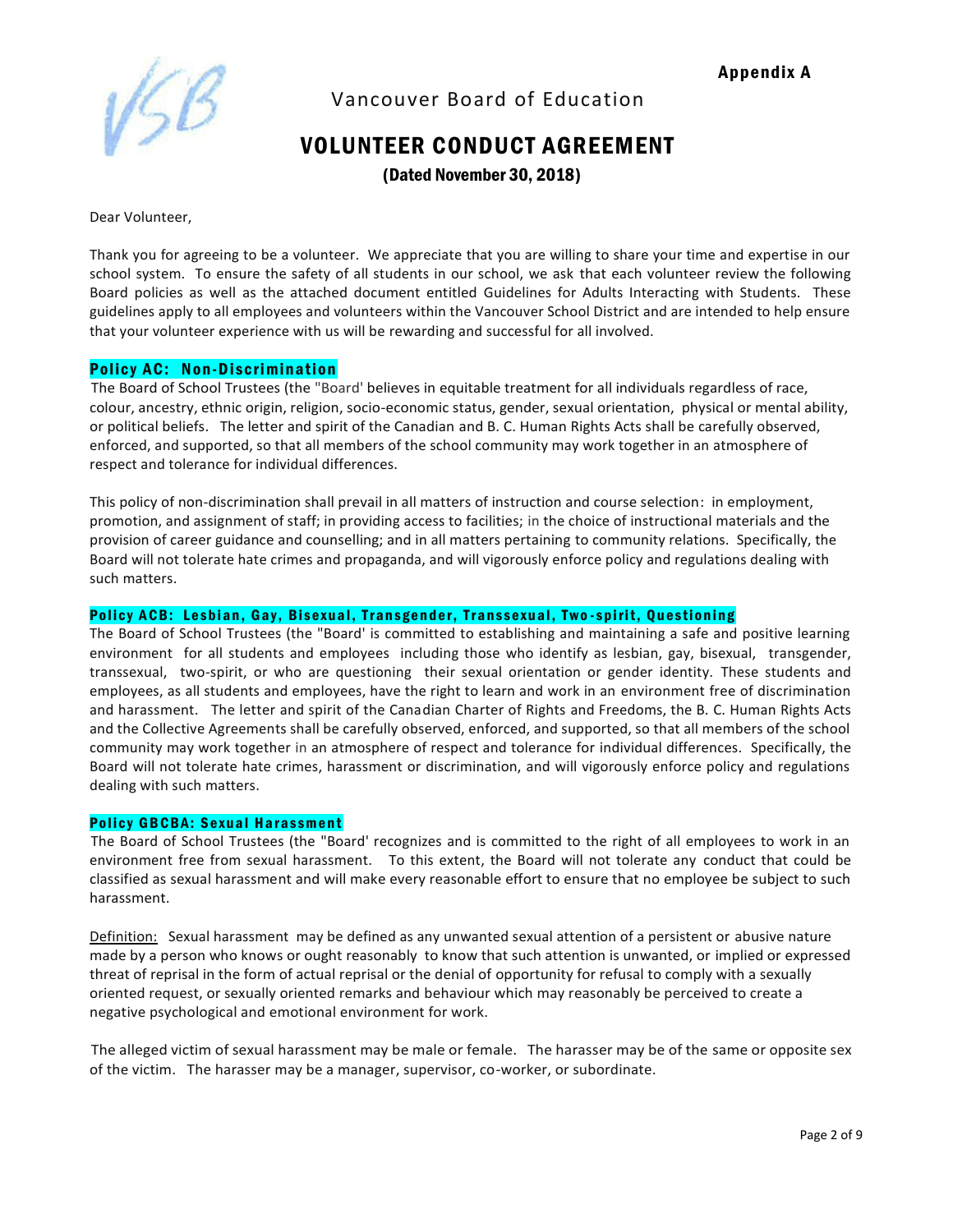# VOLUNTEER CONDUCT AGREEMENT CONTINUED Appendix A

#### Policy GBEB: A Smoke-Free Working and Learning Environment

The Board of School Trustees (the "Board' is concerned about the health and safety of all its students and staff. The Board is committed to providing a healthy, smoke-free working and learning environment and has declared all its buildings and school grounds as "no-smoking" areas as of 1990 September 01.

The Board also believes that, in the interest of promoting good health practices, non-smoking role- modelling by staff, together with an effective health education program and counselling, will be a significant factor in encouraging non-smoking behaviour in students.

#### Policy JHG: Reporting Child Abuse

Every person who has reason to believe that a child needs protection under Section 13 of the Child, Family and Community Services Act must promptly report to a child protection social worker.

If an employee suspects that a student has been or is likely to be physically, sexually or emotionally abused or neglected, or otherwise in need of protection under the Act, he/she must follow the district protocols and procedures: Responding to Alleged Abuse and Neglect of Students by Non-VSB Employees. Guidance and clarification can be provided by the employee's supervisor and/or the VBE Abuse Prevention Coordinator.

#### Policy IGAC: Teaching About Religion

The School Act requires that all schools: "...must be conducted on strictly secular and non-sectarian principles . . . The highest morality must be inculcated, but no religious dogma or creed is to be taught." The Board of School Trustees (the "Board' subscribes to the principle of secular and non-sectarian public schools and directs that no religious indoctrination of any kind be permitted in the district's schools.

I have read, understand and agree to abide by the Board policies listed above, as well as the expectations contained within the VBE Guidelines for Adults Interacting with Students document provided to me. In addition, I agree to keep confidential any information relating to individual students or staff members that

I become privy to during my work as a volunteer. If, at any time, I make a decision that contravenes these expectations, I understand that I may be asked to cease volunteering within the Vancouver School District.

| Volunteer Name (please print) | Month/Date/Year:                         |
|-------------------------------|------------------------------------------|
| Volunteer Signature:          | School /Site: Templeton Secondary School |
| Telephone #:                  | Email:                                   |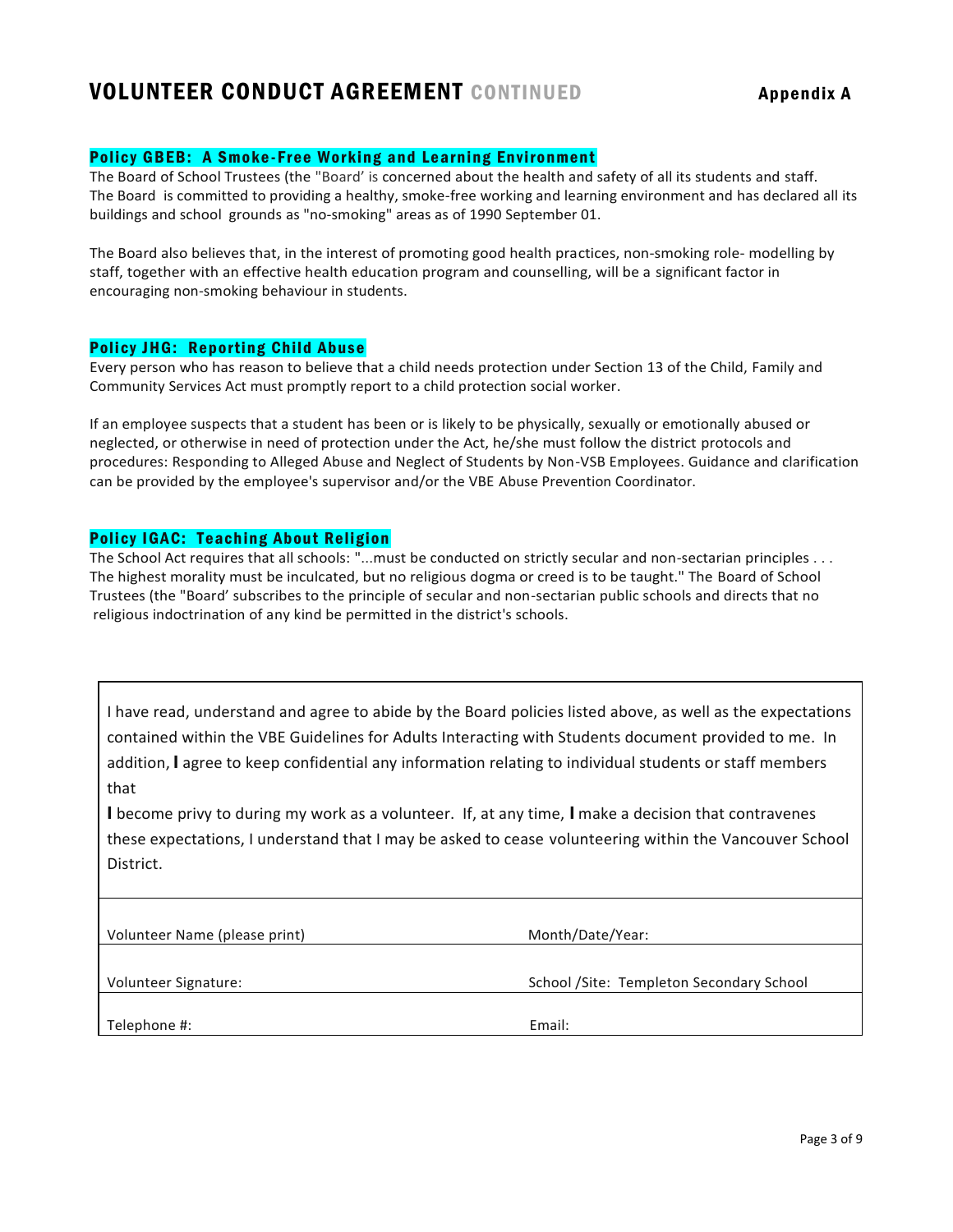# GUIDELINES FOR ADULTS INTERACTING WITH STUDENTS

#### Statement of Purpose

The Vancouver Board of Education is committed to creating a safe and respectful learning environment for students. The purpose of these Guidelines is to clarify and affirm the Vancouver Board of Education's expectations of all adults in interactions with students of the Vancouver school district. For the purpose of this document, "adult" refers to any person working, volunteering or otherwise interacting with students on school grounds or at school activities.

It is expressly recognized that all employee groups are subject to collective agreements, terms and conditions of employment, professional and/or union codes as well as legislation. For example, teachers are regulated by **the School Act***,* their Collective Agreement, the BC Teacher Regulation Branch Standards and the BC Teachers' Federation Code of Ethics. These Guidelines do not supersede nor replace such codes/documents and statutory requirements, but rather provide a set of common expectations for adult-student interactions applicable to all employee groups and other adults (i.e. parents and volunteers) who interact and engage with Vancouver school district students.

This document does not address every possible situation or provide an exhaustive review of acceptable and unacceptable conduct. It provides a framework within which the Board expects adults to exercise common sense and good judgment when interacting with students. It endeavours to find a balance between encouraging positive and appropriate interactions between adults and students, and discouraging inappropriate and harmful interactions.

Awareness and understanding of these Guidelines will strengthen a working culture in the Vancouver school district, which is already deeply committed to student safety, security and well- being.

#### Rationale

Students have the right to a safe, caring, orderly school environment, free from discrimination and harm. Students also have the right to a learning environment in which clear expectations of acceptable adult behaviour are held and met.

The "Guidelines for Adults interacting with Students" seek to establish an environment where anyone in the school community feels safe to come forward with concerns of adult misconduct towards students. Strong well-publicized Guidelines will discourage the formation of a code of silence that can become entrenched in school culture, and inform adults, volunteers, parents and students of the behavioural expectations for all adults within the Vancouver school district.

#### The Adult's Position of Trust and Authority

An adult is not a peer of the students. Adults are in a position of trust and authority in relationship to students and therefore their interactions with students must focus on meeting the needs of the student.

In working with students, adults must take great care that their actions and motivations will not be misinterpreted. The burden of responsibility and accountability rests with the adult. The onus is on the adult to remove him/herself from any physical or verbal contact with students that could lead to the initiation or perception of any form of abuse or harassment.

#### Personal and Professional Boundaries

Adults must respect each student's right to personal boundaries in all interactions. Some students may be able to tell the adult if they are uncomfortable with the comments or conduct of the adult. Other students may be reluctant to communicate their discomfort due to the adult's position of authority over them. It is the responsibility of the adult to be sensitive to, and respectful of, the personal boundaries of all students whether or not the student communicates discomfort with the interaction.

When interacting with a student, an adult is advised to consider the appropriateness of her/his conduct in relation to such factors as the student's age, developmental level, cultural and educational background.

If a student's behaviour toward an adult is, or appears to be, of a sexual nature, the adult must let the student know the behaviour is inappropriate and not allow it to continue. If an adult has an interaction with a student which is cause for concern he/she should discuss the situation immediately with an administrator, his/her supervisor or associate superintendent. Adults are expected to refer matters beyond their expertise or role to the appropriate district or community resource person.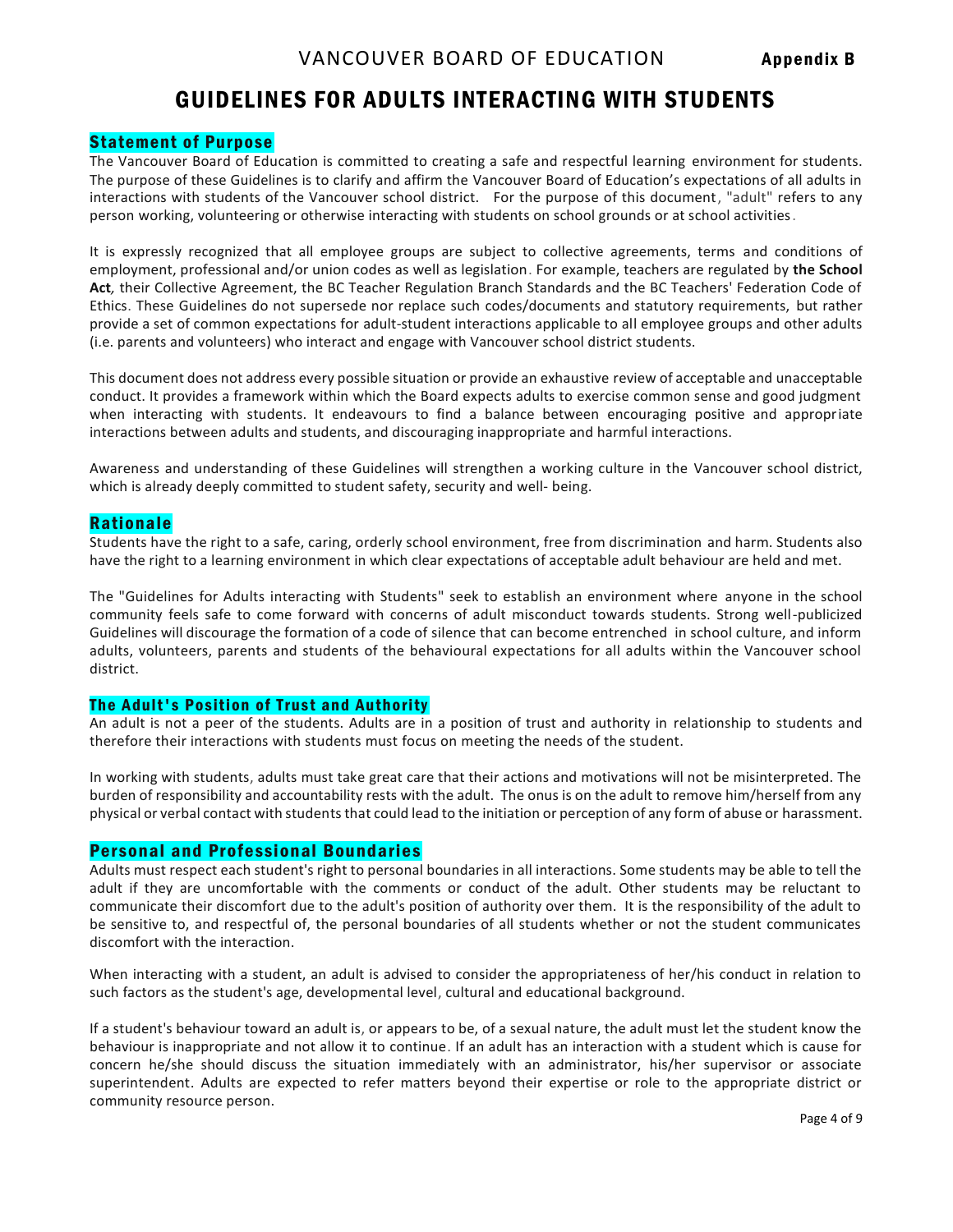### Acceptable and Unacceptable Behaviour

Adults are expected to behave in a manner that maintains and enhances public trust in the school district and models appropriate behaviours to students. The following examples are not exhaustive but illustrative.

Examples of Acceptable Behaviour are:

- Respectful language, tone and attitude towards students;
- Respect for students' personal/physical boundaries;
- Age-appropriate forms of touching such as comforting a hurt or upset child with a side by side hug or pats on the shoulder or back as positive reinforcement;
- School-related communication with students through the use of VSB email with a copy to the student's parent/guardian, or by telephone through the student's family phone;
- Supporting diversity within the school population (e.g. ethnic groups, gay and lesbian students/families).

Examples of Unacceptable Behaviour are:

- Humiliation of students (e.g. demeaning comments, intimidation);
- Inappropriate touching of students (e.g. massaging, stroking, caressing);
- Physical or Corporal discipline of students (e.g. shoving, hitting);
- Discrimination or harassment prohibited under the B.C. Human Rights Code including that based on race, colour, ancestry, place of origin, religion- family status, socio- economic status, physical or mental disability, sex or sexual orientation;
- Being under the influence of recreational drugs and alcohol while supervising or interacting with students;
- Disrespectful language towards students;
- Sharing or soliciting overly personal/private information;
- Texting or Online communication with students on the adult's personal email or being "friends" on a social networking site;
- Engaging in any sexual behaviour with a student, with or without consent;
- Exposing students to or involving students in, any activities involving staff, volunteer or student nudity;
- Inappropriately disclosing confidential student-related information (beyond a "need-to-know" basis);
- Asking students to keep secrets.

#### Off-Campus Supervision

An adult must inform an administrator or supervisor of any off-campus outing with an individual or group of students. Volunteers shall be advised of expectations for their roles as supervisors and should understand the regulations outlined in VBE policy.

An adult must be particularly aware of maintaining professional boundaries with students when in more informal settings, such as on field trips. Social activities with students should be confined to school-related activities.

#### **Considerations when Working with Very Young or Special Needs Students**

Students with disabilities and very young students are particularly dependent on adults for their safety and well-being. Where possible, an adult should inform a staff member when he/she is going to be alone with a student.

In the course of their work with students who are dependently disabled or physically challenged, adults may be involved in lifting, toileting, assisting in physiotherapy programs, and taking care of students' personal hygiene needs. These activities should be carried out with the utmost respect for the dignity of the student.

#### **Concerns**

The "Guidelines for Adults Interacting with Students" are intended to support students, staff, parents and volunteers to safely inform supervisory staff if they have concerns about the safety or security of students and/or witness adult Behaviour contrary to these Guidelines.

Where there is concern about adult behaviour or conduct that is inconsistent with these Guidelines, this should be reported to an administrator or associate superintendent. Such reports shall be treated in a confidential manner (with information restricted to a need-to-know basis).

Every adult has a legal responsibility to report suspected or disclosed cases of sexual, physical, emotional abuse or neglect of a student following the VBE Protocols and Procedures.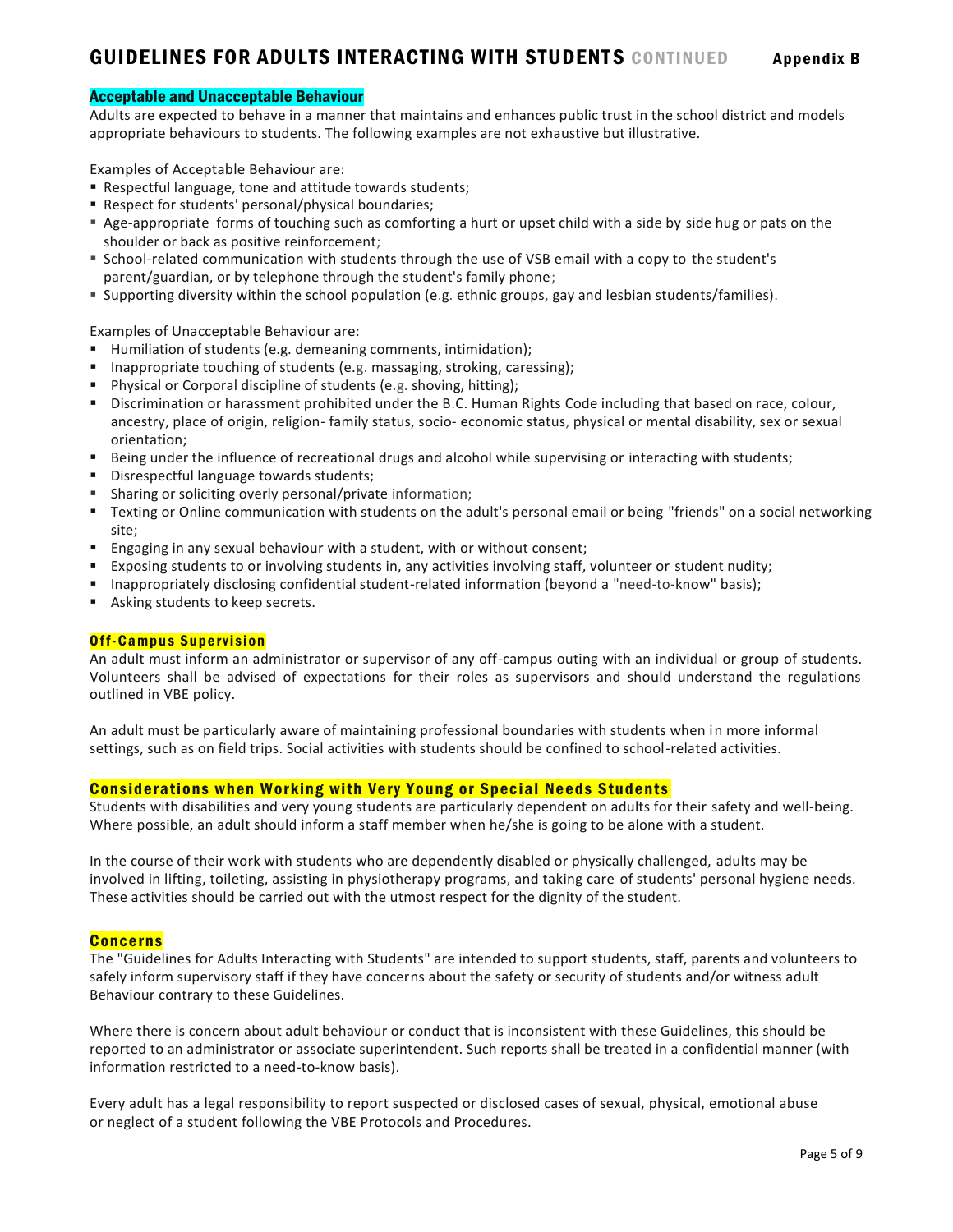# COMMUNITY COACH APPLICATION (must be minimum of 19 years of age)

| Legal Last Name:   | Legal First Name: |
|--------------------|-------------------|
| Address:           | Postal Code:      |
| Telephone #: Home: | Cell#:            |

# 1. NCCP (National Coaching Certification Program) Coaching Qualification:

| NCCP#                                 |                 |
|---------------------------------------|-----------------|
| Certification Level Theory:           | Date Completed: |
| <b>Certification Level Technical:</b> | Date Completed: |

# 2. Previous Coaching Experience:

School System: Community / Other

### 3. Coaching Philosophy:

| 4. Which sport(s) would you like to coach? and at what level? |        |  |  |
|---------------------------------------------------------------|--------|--|--|
| Sport:                                                        | Level: |  |  |
| Sport:                                                        | Level: |  |  |

### 5. Personal History:

| Are you currently under probation or suspension from coaching duties within any<br>a) |       |  |    |  |  |  |
|---------------------------------------------------------------------------------------|-------|--|----|--|--|--|
| school or community sport program?                                                    | Yes   |  | Nο |  |  |  |
| Have you ever been convicted of a criminal offence?<br>b)                             | Yes   |  | Nο |  |  |  |
| Do you have criminal charges pending?<br>C)                                           | Yes ∐ |  |    |  |  |  |
| If yes for any of the above, provide details:                                         |       |  |    |  |  |  |
|                                                                                       |       |  |    |  |  |  |

### 6. Medical

| a) Do you know of any medical condition that may hamper or affect your ability to |            |     |  |
|-----------------------------------------------------------------------------------|------------|-----|--|
| carry out coaching activities?                                                    | Yes $\Box$ | No. |  |
| If yes, provide details:                                                          |            |     |  |

# 7. References: Please provide the names and contact information for two Coaching and one Personal Reference **Coaching:** Name: Relationship: Tel:# Name: Relationship: Tel:# **Personal:**

| $\bullet$ Name:                                                     | Relationship: | Tel:# |
|---------------------------------------------------------------------|---------------|-------|
|                                                                     |               |       |
| I have by contify that the information duan is complete and correct |               |       |

| I hereby certify that the information given is complete and correct. |                      |             |  |  |
|----------------------------------------------------------------------|----------------------|-------------|--|--|
| Signature:                                                           | Date: Month/Day/Year |             |  |  |
|                                                                      |                      | Page 6 of 9 |  |  |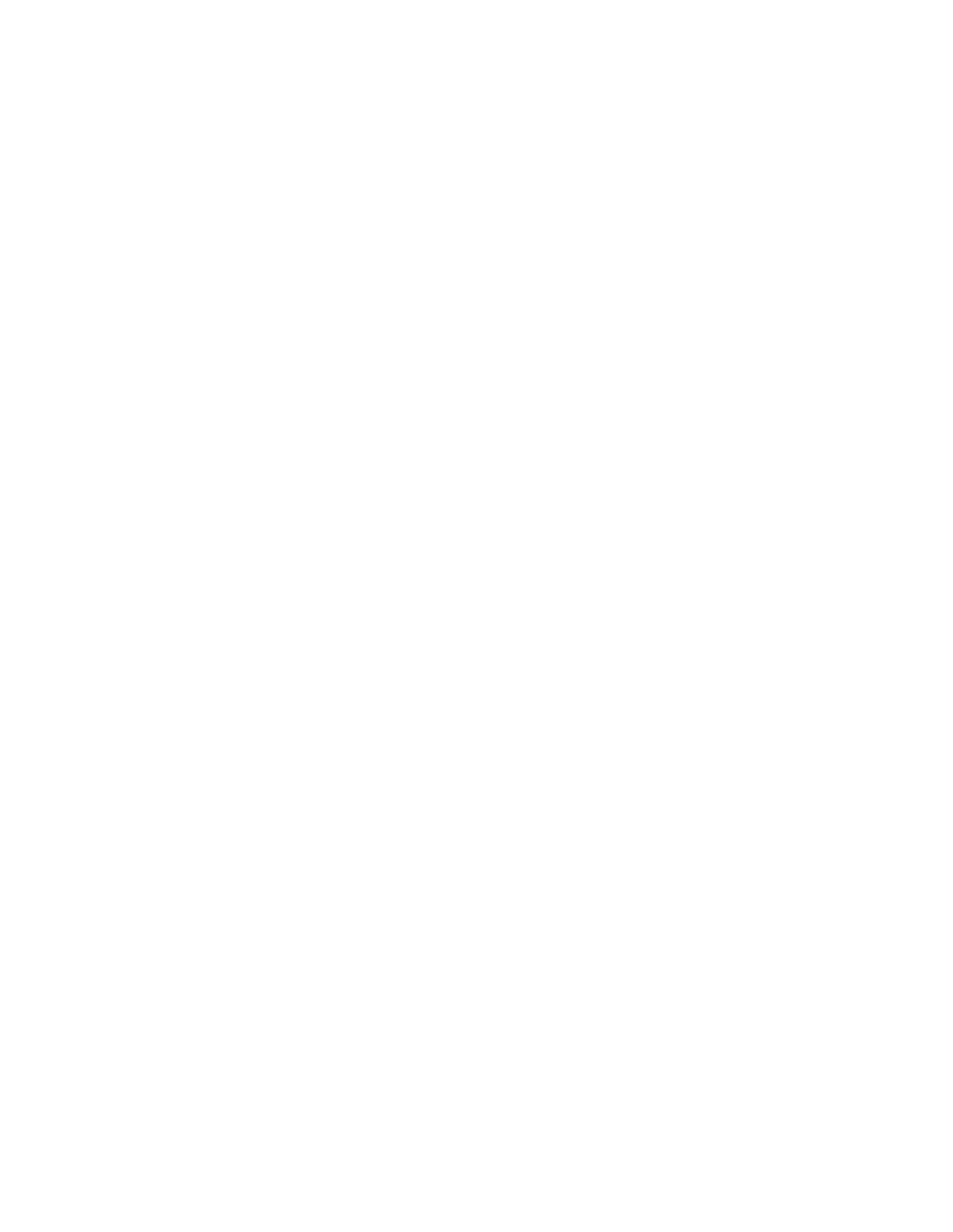|                                                                                                                                                                                                                                                        |                                                                                                                                                                                                                      |              |                               |                         | ***Vancouver Police Use Only*** |
|--------------------------------------------------------------------------------------------------------------------------------------------------------------------------------------------------------------------------------------------------------|----------------------------------------------------------------------------------------------------------------------------------------------------------------------------------------------------------------------|--------------|-------------------------------|-------------------------|---------------------------------|
| <b>Police Information Check</b>                                                                                                                                                                                                                        | <b>Vancouver Police Department</b>                                                                                                                                                                                   |              |                               | Received on: (YY-MM-DD) |                                 |
|                                                                                                                                                                                                                                                        |                                                                                                                                                                                                                      |              | GO:                           |                         | <b>Receipt:</b>                 |
|                                                                                                                                                                                                                                                        |                                                                                                                                                                                                                      |              | <b>FUP:</b>                   |                         | Map:                            |
| IDENTIFICATION - one must be current photo ID ***Vancouver Police Use Only***                                                                                                                                                                          |                                                                                                                                                                                                                      |              |                               |                         |                                 |
| <b>Type of ID Produced:</b>                                                                                                                                                                                                                            |                                                                                                                                                                                                                      | Number:      |                               |                         |                                 |
| <b>Type of ID Produced:</b>                                                                                                                                                                                                                            |                                                                                                                                                                                                                      | Number:      |                               |                         |                                 |
| (PERSONAL INFORMATION ON THIS FORM IS COLLECTED UNDER THE AUTHORITY OF THE BC FREEDOM OF INFORMATION AND PROTECTION OF                                                                                                                                 | <b>INSTRUCTIONS FOR COMPLETION</b>                                                                                                                                                                                   |              |                               |                         |                                 |
| Please complete clearly in ink                                                                                                                                                                                                                         | PRIVACY ACT & FEDERAL PRIVACY ACT)                                                                                                                                                                                   |              |                               |                         |                                 |
| You must apply in person at the Police Agency in the jurisdiction you reside. At the time of application you must present:                                                                                                                             | Any applicable fee (see vpd.ca website for fees, payment options and processing requirements).<br>One piece of government issued photo identification and one piece of identification verifying name, date of birth. |              |                               |                         |                                 |
| Your Police Information Check will include all available law enforcement systems, including any local police records.<br>This check will NOT include: overseas or US records, traffic tickets, Motor Vehicle Act offences or municipal bylaw offences. |                                                                                                                                                                                                                      |              |                               |                         |                                 |
| The results of this check will not be forwarded to a third party-(with the exception of confirmed positive Vulnerable Sector responses).                                                                                                               |                                                                                                                                                                                                                      |              |                               |                         |                                 |
| <b>PART I - PERSONAL INFORMATION (COMPLETED BY APPLICANT)</b>                                                                                                                                                                                          |                                                                                                                                                                                                                      |              |                               |                         |                                 |
| <b>LAST NAME</b>                                                                                                                                                                                                                                       | <b>FIRST NAME</b>                                                                                                                                                                                                    |              | <b>MIDDLE NAME</b>            |                         |                                 |
| PREVIOUS NAMES / ALIAS (including name changes and maiden name)                                                                                                                                                                                        |                                                                                                                                                                                                                      |              |                               |                         | <b>GENDER</b>                   |
|                                                                                                                                                                                                                                                        |                                                                                                                                                                                                                      |              |                               |                         | IM.                             |
| DATE OF BIRTH (YYYY/MM/DD)                                                                                                                                                                                                                             | <b>PHONE NUMBER</b>                                                                                                                                                                                                  |              | <b>EMAIL</b>                  |                         |                                 |
| ADDRESS (street # and name)                                                                                                                                                                                                                            |                                                                                                                                                                                                                      | <b>CITY</b>  |                               | <b>PROVINCE</b>         | <b>POSTAL CODE</b>              |
| PREVIOUS ADDRESS (LIST ALL ADDRESSES WITHIN THE LAST FIVE YEARS INCLUDING FOREIGN COUNTRIES)                                                                                                                                                           |                                                                                                                                                                                                                      |              |                               |                         |                                 |
|                                                                                                                                                                                                                                                        |                                                                                                                                                                                                                      |              |                               |                         |                                 |
| STREET NAME: <u>Name of the state of the state of the state of the state of the state of the state of the state of the state of the state of the state of the state of the state of the state of the state of the state of the s</u>                   |                                                                                                                                                                                                                      |              | PROVINCE:                     |                         |                                 |
|                                                                                                                                                                                                                                                        |                                                                                                                                                                                                                      |              | <b>PROVINCE: Example 2008</b> |                         |                                 |
|                                                                                                                                                                                                                                                        |                                                                                                                                                                                                                      |              |                               |                         |                                 |
|                                                                                                                                                                                                                                                        |                                                                                                                                                                                                                      |              |                               |                         |                                 |
| <b>REASON FOR APPLICATION (check appropriate):</b> Volunteer (attach letter) Funployment   Other _________                                                                                                                                             |                                                                                                                                                                                                                      |              |                               |                         |                                 |
|                                                                                                                                                                                                                                                        |                                                                                                                                                                                                                      |              |                               |                         |                                 |
| <b>POSITION TITLE:</b> THE RESERVE TO A 200 FOR THE RESERVE TO A 200 FOR THE RESERVE TO A 200 FOR THE RESERVE TO A 200 FOR THE RESERVE TO A 200 FOR THE RESERVE TO A 200 FOR THE RESERVE TO A 200 FOR THE RESERVE TO A 200 FOR THE                     |                                                                                                                                                                                                                      |              |                               |                         |                                 |
|                                                                                                                                                                                                                                                        |                                                                                                                                                                                                                      |              |                               |                         |                                 |
| CONTACT PERSON: New York State State State State State State State State State State State State State State S                                                                                                                                         |                                                                                                                                                                                                                      |              |                               |                         |                                 |
| IS YOUR REQUEST RELATED TO WORK/VOLUNTEERING WITH VULNERABLE PERSONS:                                                                                                                                                                                  |                                                                                                                                                                                                                      | <b>I</b> YES | <b>NO</b>                     |                         |                                 |
| (if yes - please complete Vulnerable Sector Search Consent FORM 1 on page 2)                                                                                                                                                                           |                                                                                                                                                                                                                      |              |                               |                         |                                 |
|                                                                                                                                                                                                                                                        |                                                                                                                                                                                                                      |              |                               |                         |                                 |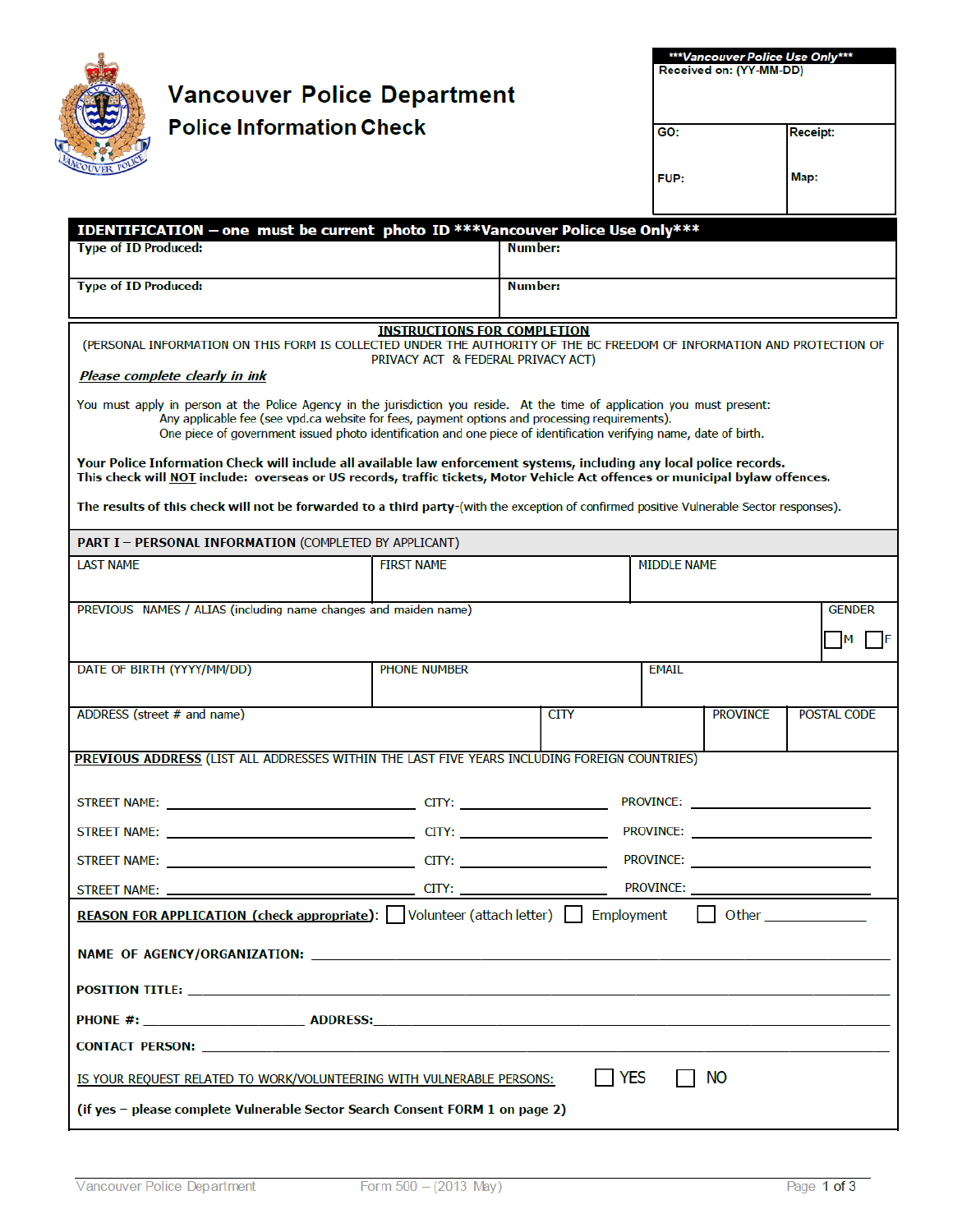**Applicant Name** 

# **VULNERABLE SECTOR APPLICANTS:**

### FORM 1 - CONSENT FOR A CRIMINAL RECORD CHECK FOR A SEXUAL OFFENCE FOR WHICH A PARDON HAS BEEN GRANTED OR ISSUED

This form is to be used by a person applying for a position with a person or organization responsible for the well-being of one or more children or vulnerable persons, if the position is a position of authority or trust relative to those children or vulnerable persons and the applicant wishes to consent to a search being made in criminal conviction records to determine if the applicant has been convicted of a sexual offence listed in the schedule to the Criminal Records Act and has been pardoned.

### **Reason for Consent:**

I am an applicant for a paid or volunteer position with a person or organization responsible for the well-being of one or more children or vulnerable person(s).

Description of the paid or volunteer position (what you will be doing):

Provide details regarding the children or vulnerable person(s) (what ages, type of client(s) you will be in authority over):

Consent: I consent to a search being made in the automated criminal records retrieval system maintained by the Royal Canadian Mounted Police to determine if I have been convicted of, and been granted a pardon for, any of the sexual offences that are listed in the schedule to the Criminal Records Act. I understand that as a result of giving this consent, if I am suspected of being the person named in a criminal record for one of the sexual offences listed in the schedule to the Criminal Records Act in respect of which a pardon was granted or issued, that record may be provided by the Commissioner of the Royal Canadian Mounted Police to the Minister of Public Safety of Canada, who may then disclose all or part of the information contained in that record to a police force or other authorized body. That police force or authorized body will then disclose the information to me. If I further consent in writing to disclosure of that information to the person or organization referred to above that requested the verification, that information will be disclosed to that person or organization.

**Signature of Applicant** 

**Date Signed** 

# DECLARATION OF A CRIMINAL RECORD (if applicable) – Completed by Applicant

By declaring any offences of which you have been convicted, your criminal convictions record can be confirmed without needing to submit your fingerprints for verification of your identity and the processing delay that this causes.

- Please list below all offences of which a judge has convicted you (whether indictable or summary) and specifically identify the offence, date you were convicted, and place where the offence was committed.
- Do Not disclose convictions for which you have received a pardon pursuant to the Criminal Records Act, or charges that were dismissed, stayed, or resulted in absolute or conditional discharges.
- Do Not disclose offence convictions where you were found guilty of an offence committed while you were a "young person" (younger than eighteen years), pursuant to the Youth Criminal Justice Act.

**Date of Conviction Nature of Offence** Location/Jurisdiction

**Signature of Applicant** 

**Date signed**